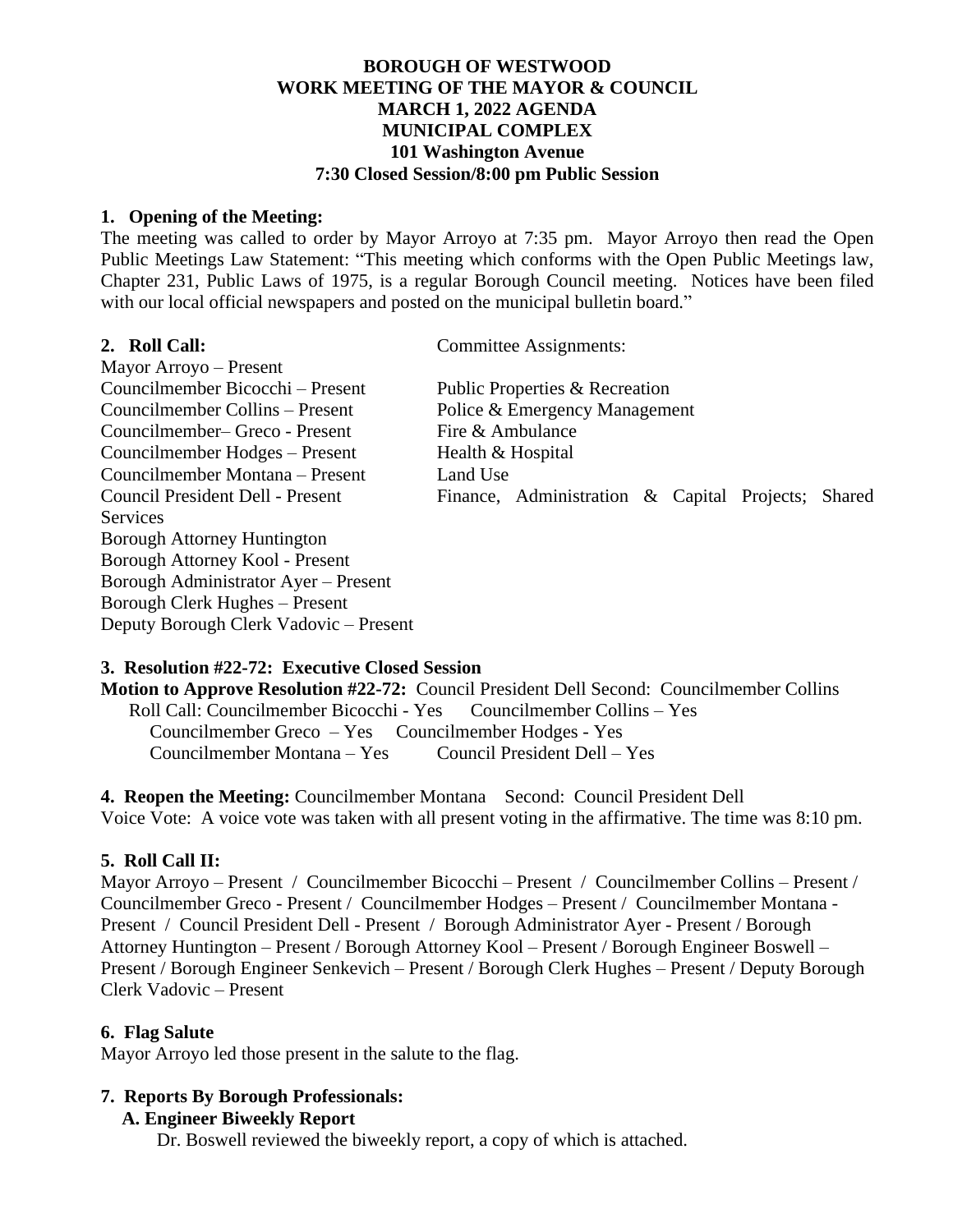Minutes Page 2 Work Meeting of the Mayor and Council March 1, 2022

### **8. Items for Discussion:**

a. Government 101 was a Power Point Presentation on Government for all of the Council Members.

b. Outdoor Dining Regulations/Pandemic Related Measures – the Mayor and Council discussed the previous passed Resolutions related to the pandemic and the consensus was to go forward with Resolutions for 2022. At the next meeting the Resolutions will be brought for a vote.

c. 2022 Open Space Grant – Borough Administrator Ayer discussed that there were two items that were brought to her attention for the grants. One was submitted by Gary Buchheister for the basketball courts and the second was from Karen Hughes, Municipal Clerk for land acquisition on Old Hook Road. Both items were discussed at length and the Mayor and Council decided to proceed to go forward with Voorhis and get more information for the land acquisition with the help of the Tax Assessor, Borough Administrator and Borough Attorneys.

d. Senior Advisory Committee Draft Ordinance – Councilmember Greco stated that the Committee would like to change the wording on the Ordinance to have more members. Council agreed to move forward with the Ordinance change.

# **9. Agenda/Public Forum:**

**Motion to open Agenda/Public Forum:** Councilmember BicocchiSecond: Councilmember Collins Voice Vote: A voice vote was taken with all present voting in the Affirmative.

Beth Staples – 177 Westervelt Place spoke in regards to the Shade Tree Commission and their need for more funding to purchase more trees and plant them in the community. She discussed the expense of a 5-6ft tree and that last year there were 91 trees taken down and only were replaced with 45. Ms. Staples would like to keep the tree canopy they have, improve it and plan for the future. There was also discussion on where the trees should and could be planted in the future and ideas of different funding also came up, such as fundraisers. All of the Council agreed that this needs to be discussed in a future work session.

Dan Zambrano – 80 Dogwood Court, Chairman of the Shade Tree Commission also spoke about the ability of needed extra funding to plant new trees.

**Motion to close Agenda/Public Forum**: Councilmember Bicocchi Second: Council President Dell Voice Vote: A voice vote was taken with all present voting in the affirmative.

### **10. Ordinances for Introduction/Adoption Ordinance For Introduction**

- **22-7 An Ordinance of the Borough of Westwood, In the County of Bergen, New Jersey Providing For The Acquisition of a Pavilion for Brookside Park and Related Expenses and Appropriating \$85,000 Therefor From the Borough's Recreation Trust Fund**
- **BE IT RESOLVED** that Ordinance #22-7 entitled "An Ordinance of the Borough of Westwood, In the County of Bergen, New Jersey Providing For The Acquisition of a Pavilion for Brookside Park and Related Expenses and Appropriating \$85,000 Therefor From the Borough's Recreation Trust Fund" is hereby introduced by title; and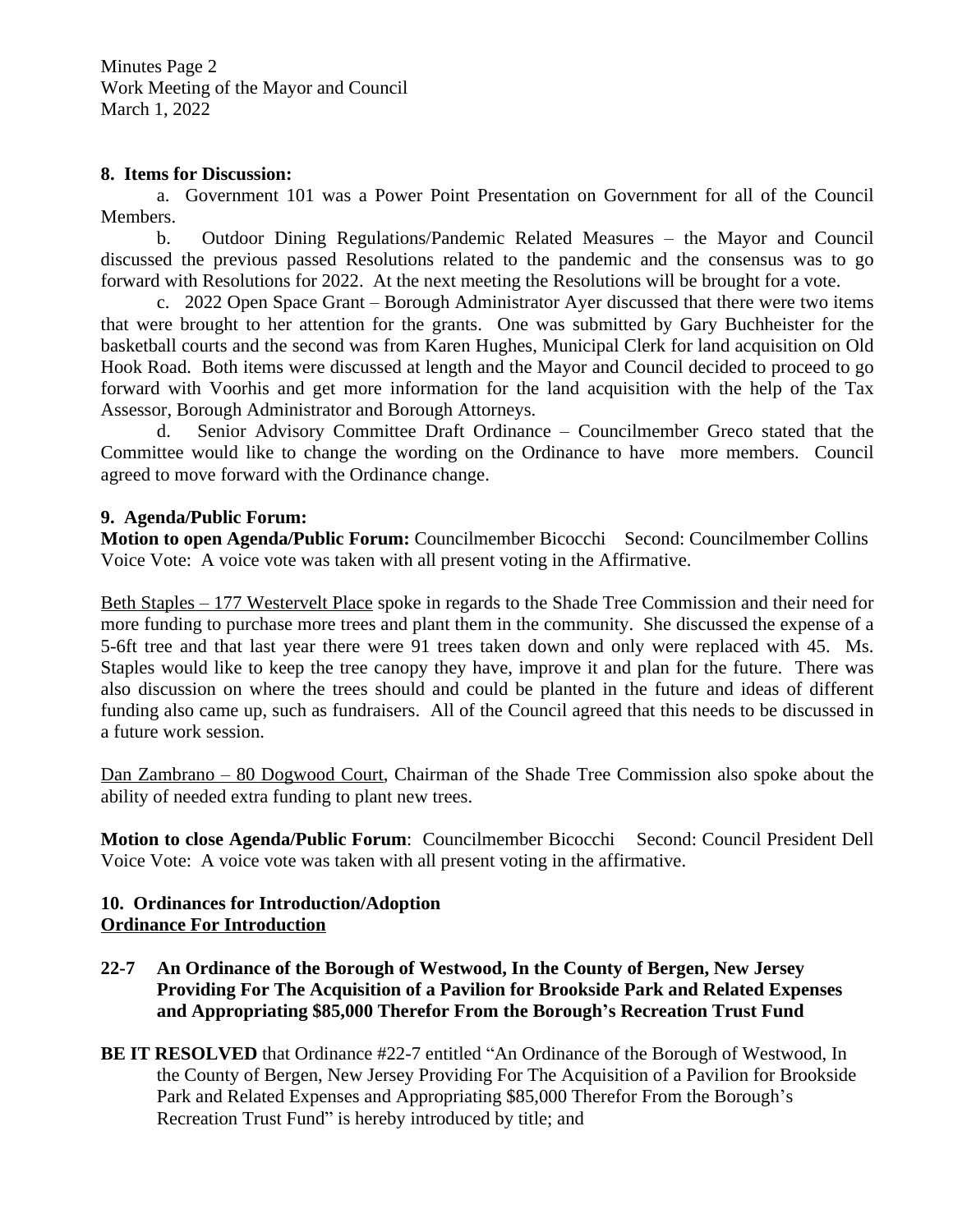Minutes Page 3 Work Meeting of the Mayor and Council March 1, 2022

**BE IT FURTHER RESOLVED** that the Borough Clerk is hereby directed to advertise said ordinance with a March 1st, 2022 hearing date in the official newspaper according to law.

 $\overline{\phantom{a}}$ 

Motion to pass the ordinance on First Reading: Councilmember Bicocchi Council President Dell Roll Call: Councilmember Bicocchi - Yes Councilmember Hodges – Yes

Councilmember Greco – Yes Council President Dell – Yes

Councilmember Collins – Yes Councilmember Montana – Yes

# **Ordinances For Adoption**

**22-5 An Ordinance to Amend Article II Enforcement of State Standards Section 166-8 Schedule "A" of Chapter 61, Fire Prevention Code, And Section 166-11 Permit Fees; Conflicting Provisions of the Borough of Westwood Code**

**BE IT RESOLVED** that Ordinance #22-5 entitled "An Ordinance to Amend Article II Enforcement of State Standards Section 166-8 Schedule "A" of Chapter 61, Fire Prevention Code, And Section 166-11 Permit Fees; Conflicting Provisions of the Borough of Westwood Code" having hereby been read by title, shall have a hearing held on this date.

**Motion to open the public hearing**: Councilmember Greco Second: Councilmember Bicocchi Voice Vote: A voice vote was taken with all present voting in the affirmative. Public Comments: No comments.

**Motion to close the public hearing**: Council President Dell Second: Councilmember Hodges Voice Vote: A voice vote was taken with all present voting in the affirmative.

**BE IT RESOLVED** that an Ordinance known as #22-5 be passed on final reading and that a Notice of Adoption of said Ordinance be published in the official newspaper according to law.

**Motion for final adoption**: Councilmember Greco Second: Councilmember Collins

| Roll Call: Councilmember Bicocchi - Yes | Councilmember Collins – Yes  |
|-----------------------------------------|------------------------------|
| Councilmember Greco – Yes               | Councilmember Hodges - Yes   |
| Councilmember Montana – Yes             | Council President Dell – Yes |

# **11. Resolution as Consent Agenda:**

Council President Dell asked if there were any resolutions to add to the Consent Agenda. She stated that any Councilmembers who wished to remove any Resolution(s) to be voted upon separately could do so at this time, otherwise the Consent Agenda would be enacted in one motion.

 $\overline{\phantom{a}}$ 

Discussion was held on Resolution "e" with Mayor Arroyo asking Borough Attorney Kool to discuss the Fire Department Bylaws. Borough Attorney Kool explained the language of the bylaw change but also stated that this was a temporary fix that needed correction for the future.

- a) Resolution #22 73: Bills List & Statement of Cash
- b) Resolution #22 74: 2021 LOSAP Contributions
- c) Resolution #22 75: Appointments to Senior Advisory Committee
- d) Resolution #22 76: Authorizing The Auction Of Certain Surplus Property No Longer Needed For The Public Use By Westwood Borough Utilizing The Services Of Govdeals, Inc.
- e) Resolution #22 77: Award of Bid for Vegetative Waste Disposal Services

f) Resolution #22 - 78: Approval of Request to Consume Alcoholic Beverages on Public Property for a Family Baby Shower